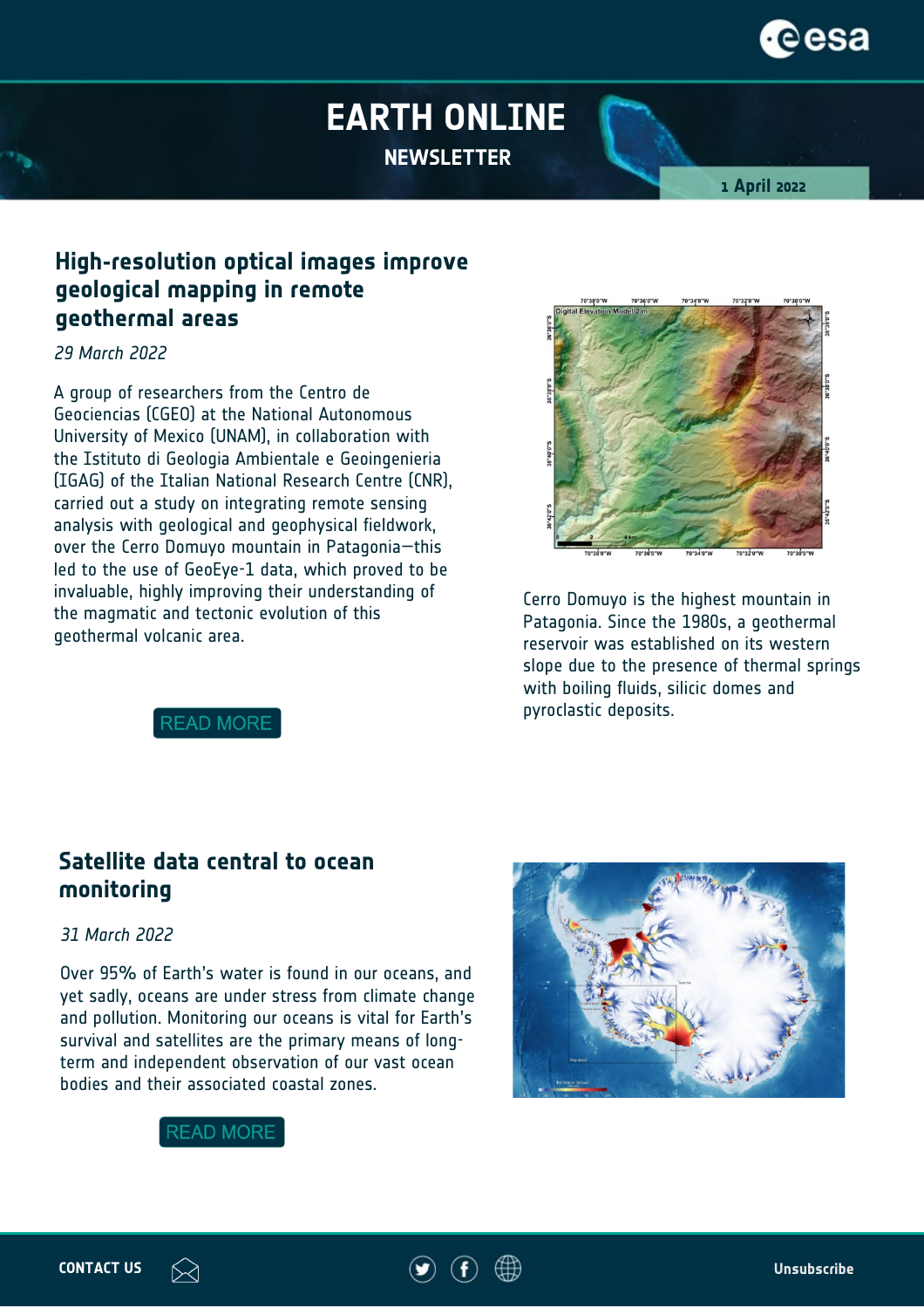#### **Highlight on:**

## **Launch of Aeolus VRE**

#### *23 March 2022*

The Aeolus Virtual Research Environment (VRE) is a cloud service, which provides users with a webbased development environment in the form of a JupyterLab workspace.

It is the latest extension to the VirES for Aeolus service, allowing more direct and in-depth data exploitation of the Aeolus mission.

This Virtual Research Environment has been tailored and configured in collaboration with ESA, DLR and LMU (Ludwig Maximilians University), to provide a ready-to-go environment with all relevant tools and configurations, removing the necessity for scientists to setup and maintain their own local development environment.

A dedicated Python package (viresclient) has been developed that provides powerful data access capabilities, such as filtering for an area of interest or requesting specific parameters of the product. The client on the VRE interfaces directly with the VirES service, so that the data can be analysed without needing to transfer it to your machine.





READ MORE

#### living planet BONN symposium 2022 TAKING THE PULSE<br>OF OUR PLANET FROM SPACE  $23/22$ **Living Planet Symposium** 23/05/2022 20/06/2022 Registration is now open **Living Planet Symposium ACIX-III and CMX-II Workshop** Registration is openRegistration for the exercises [is o](https://lps22.esa.int/)pen **READ MORE**

### **UPCOMING EVENTS**